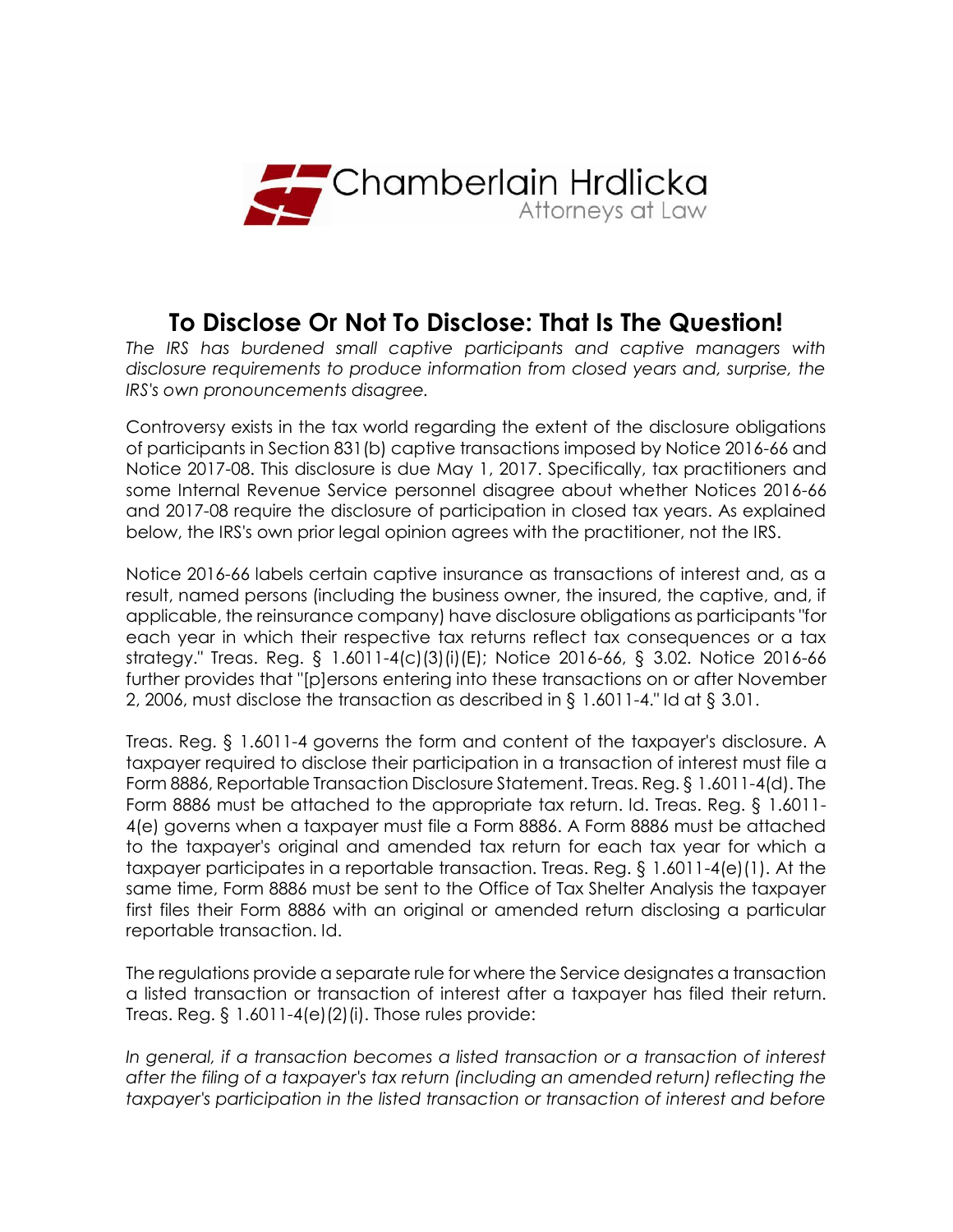*the end of the period of limitations for assessment of tax for any taxable year in which the taxpayer participated in the listed transaction or transaction of interest, then a disclosure statement must be filed, regardless of whether the taxpayer participated in the transaction in the year the transaction became a listed transaction or a transaction of interest, with OTSA within 90 calendar days after the date on which the transaction became a listed transaction or a transaction of interest.* (emphasis added)

The consensus among practitioners remains that taxpayers must file Form 8886 for those tax years open on November 1, 2016. Practitioners point to Treas. Reg. § 1.6011- 4(e)(2)(i)'s "period of limitations on assessment" language in support of the view. Practitioner's find additional support in the express language of Notice 2016-66. The Notice confirms that taxpayers constitute "participants in a transaction for each year in which their respective returns reflect tax consequences or tax strategy" of the captive insurance transaction of interest. Notice 2016-66, § 3.02.

Several commentators have reported conversations with IRS personnel, including the author of Notice 2016-66 and Notice 2017-08, suggesting that the IRS does not share their interpretation. The commentators note the Service seeks disclosure of all participation back to November 2, 2006 if a single tax year which reflects the tax consequences of operating a Section 831(b) captive remains open under the assessment period of limitations. The Service finds support in Section 3.01 of Notice 2016-66 and the title assigned to Treas. Reg. 1.6011-4(e), "Time for Providing Disclosure." Under this approach, an open limitations period sets forth the requirement to file Form 8886, but does not set forth how much to disclose. The IRS may contend that Treas. Reg. § 1.6011-4(e)(2)(i) also allows the Commissioner the authority to extend the period for disclosure. The language of Section 3.01 which requires disclosure by "persons entering into these transactions after November 2, 2006" sets forth the extent of such disclosure. Notice 2016-66, § 3.01. Effectively, select IRS personnel argue that that any disclosure obligation arising pursuant to Treas. Reg. § 1.6011-4(e)(2)(i) requires disclosure back to the November 2, 2006 date set forth in Notice 2016-66.

To put it nicely, the Service's current interpretation remains inconsistent with prior interpretations of Treas. Reg. § 1.6011-4(e)(2)(i). In Program Manager Technical Assistance 2015-11 ("PMTA 2015-11"), a copy of which is attached, the Office of Chief Counsel's Procedure & Administration division analyzed the impact of Treas. Reg. § 1.6011-4(e)(2)(i) on taxpayers' disclosure obligations with respect to a listed transaction described in Notice 2007-83. The facts note that the period of limitations for one tax year was closed as of the date of Notice 2007-83. The IRS confirmed the disclosure requirements of Treas. Reg. § 1.6011-4(e)(2)(i) and concluded:

For years with assessment periods that ended before the Service issued the listing notice, § 1.6011-4(e) does not impose any disclosure obligation.

While PMTA 2015-11 shares the interpretation espoused by many practitioners, PMTA 2015-11 is not binding upon the Service. Thus, the extent of the disclosure obligation imposed by Notice 2016-66 and Notice 2017-08 pursuant to Treas. Reg. § 1.6011-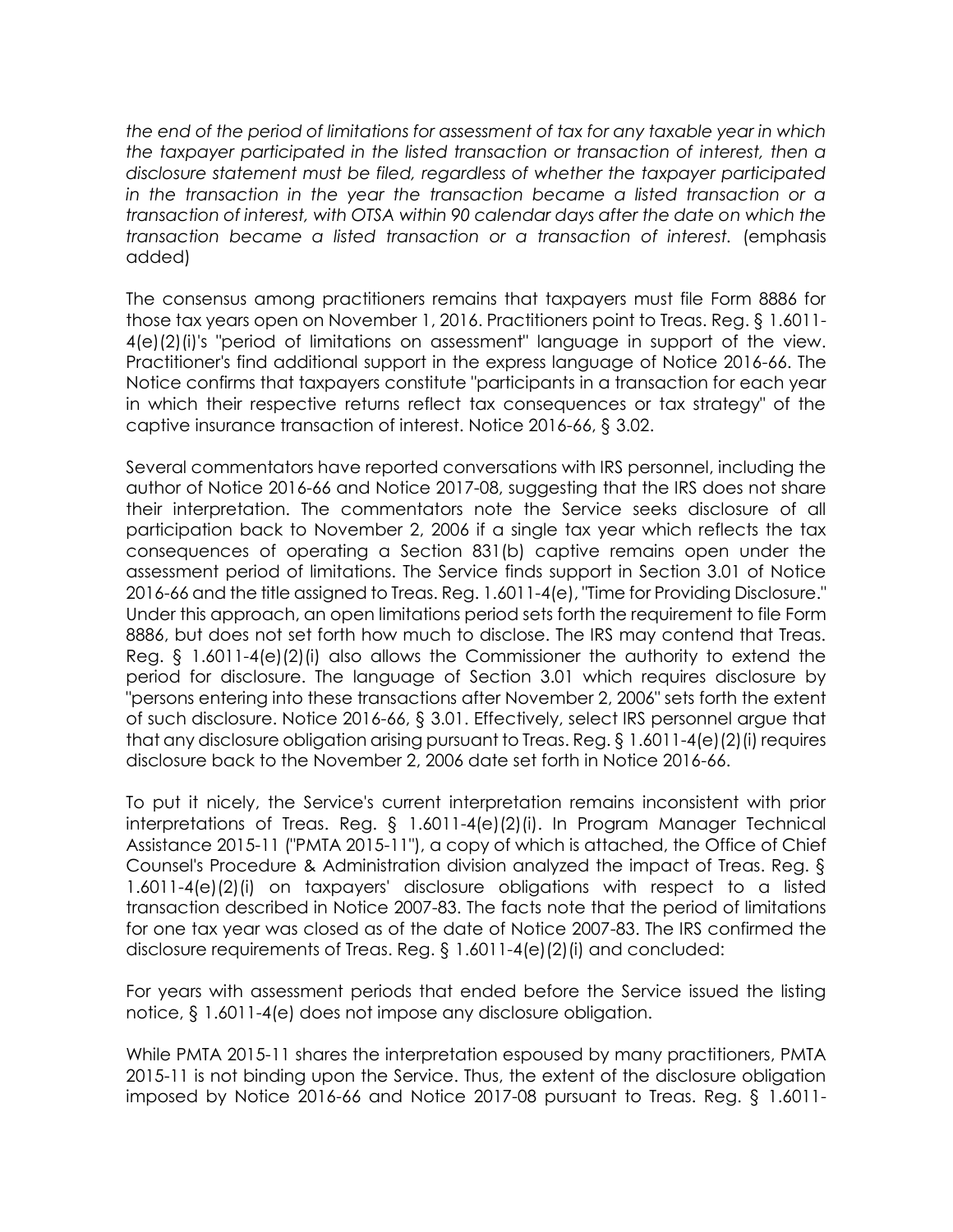4(e)(2)(i) remains in dispute. Moreover, Treas. Reg. § 1.6011-4(d), which governs the form and content of the disclosure, specifically notes that "an incomplete Form 8886 ... containing a statement that information will be provided upon request is not considered a complete disclosure statement." Section 6707A imposes stiff penalties on participants who fail to properly disclose their participation.

Since taxpayers may incur substantial penalties for any failure to appropriately disclose their participation in a Section 831(b) captive transaction, it would seem prudent to disclose information back to the earlier of the first year of the transaction or 2006. Of course, all affected taxpayers should take the most protective position possible and contact their tax professionals to discuss how to satisfy their disclosure obligations in light of this uncertainty.

# **Office of Chief Counsel Internal Revenue Service memorandum**

CC:PA:02:DSkinner POSTN-101991-15

- UILC: 6662A.OO-OO
- date: April 13, 2015

Ronk, Alice L.

to: Attorney-advisor

(SB/SE Headquarters, Exam Operations)

Ashton P. Trice

Chief, Branch 2

from: (Procedure & Administration)

subject: Reportable transaction understatement penalty questions; section 6662A

This memorandum responds to your request for assistance. This advice may not be used or cited as precedent.

## **BACKGROUND**

From 2003 through 2011, taxpayers participated in, but did not disclose, a listed transaction described in Notice 2007-83, 2007-2 C.B. 960, which describes abusive arrangements using cash-value life insurance policies purportedly to provide welfare benefits. On October 17, 2007, when the Service issued Notice 2007-83, tax years 2004 and later were open for assessment. The Service is making a single adjustment for the accumulated value of the insurance policies, in a year for which the assessment period remains open (the adjustment year).

As we understand it, one or more provisions applicable to the taxation of the benefits provided through the arrangement requires the taxpayer to include in income each year the fair market value of the insurance policy(ies) on the life of the taxpayer, but reduced by amounts previously included in income. Thus, in cases where a taxpayer had not yet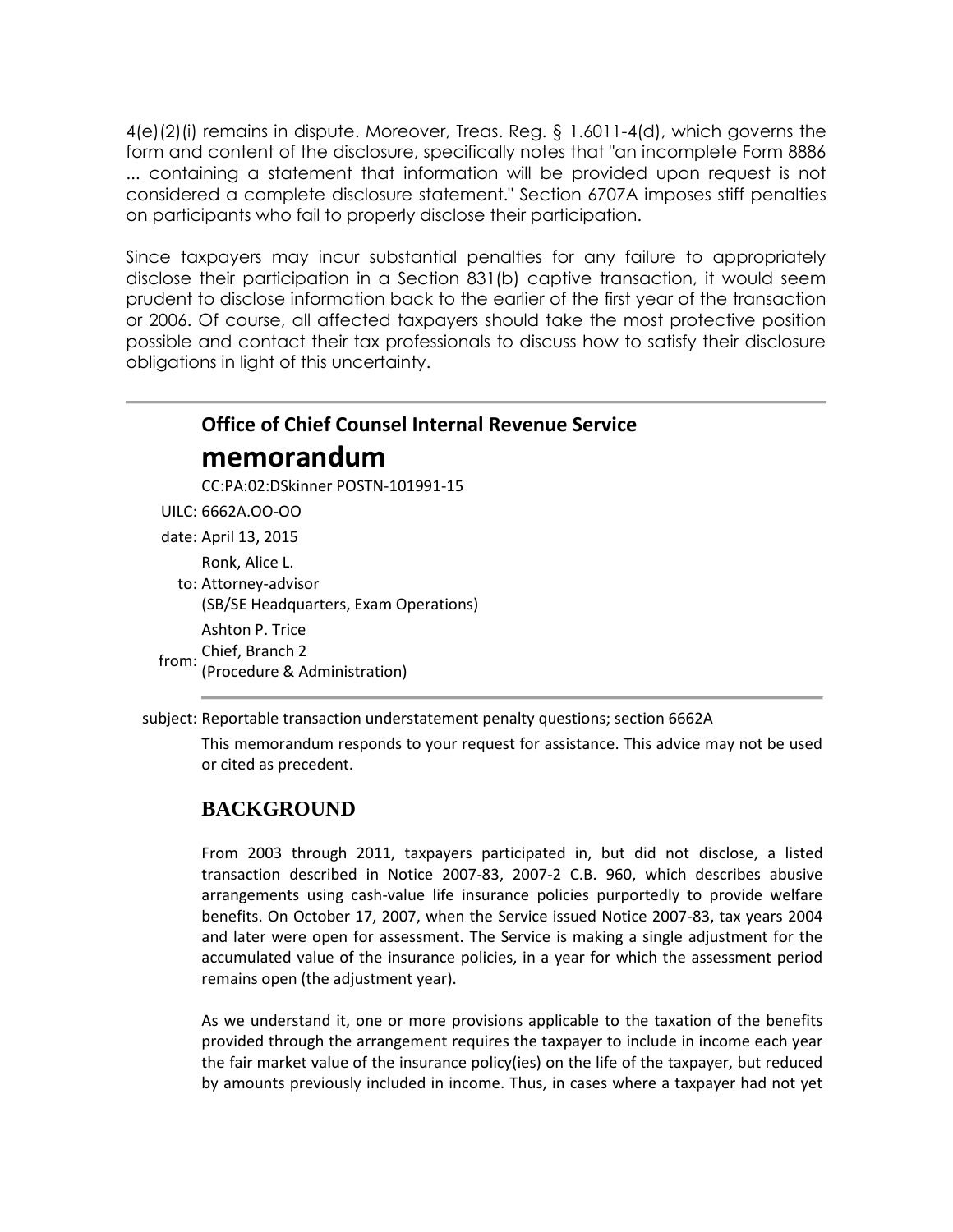included any amount in income prior to the adjustment year, the entire amount would be includible in the adjustment year. Generally this amount would be the Accumulation Value (the policy's cash value without regard to surrender charges) of the policy. Questions on adjustments made under these rules should be directed to CC:TEGE. This memorandum considers only the specific penalty issues presented below.

### **ISSUES**

- 1. If part of the accumulated value derives from a year before the Service issued Notice 2007-83, but the Service is making the accumulated value adjustment in an open year after the listing notice and for which the taxpayer failed to disclose the transaction, is the entire section 6662A reportable transaction understatement penalty imposed at the thirty-percent rate?
- 2. When computing the section 6662A penalty, must the Service apportion the penalty between the closed year the transaction was not listed and the open years when it was listed and for which the taxpayers failed to disclose?
- 3. When proposing for the adjustment year an accumulated-value adjustment resulting from several years of participation in the listed transaction, which "highest rate of tax" applies for computing the section 6662A penalty?
- 4. Should the Service somehow apportion the accumulated-value to a number of years and compute the penalty using the highest applicable tax rate for each year to that year's portion?

## **CONCLUSIONS**

- 1. Yes, the entire section 6662A penalty is properly imposed at the higher thirty percent rate provided in section 6662A(c), because there is a reportable transaction understatement and the taxpayers failed to satisfy the requirements of section 6664(d)(3)(A) by disclosing their participation in the transaction as required under section 6011 and  $\S$  1.6011-4(e)(1) and (e)(2)(i).
- 2. No. The reportable transaction understatement also occurs in the adjustment year, and apportionment is neither necessary nor appropriate.
- 3. The "highest rate of tax" is whatever the highest rate of tax is under section  $^1$  for individual taxpayers, for the year of the adjustment.
- 4. No. The highest rate of tax used to compute the section 6662A penalty is the highest rate for the adjustment year, and no apportionment is appropriate.

# **LAW AND ANALYSIS**

The section 6662A penalty applies when a taxpayer has a reportable transaction understatement. Sec. 6662A(a).

Section 6662A(c) imports the disclosure requirement from section 6664(d)(3)(A) and imposes a 30-percent penalty, rather than the standard 20-percent penalty, on the portion of any reportable transaction understatement with respect to which the disclosure requirement is not satisfied. 1 Persons liable for tax must make returns or statements as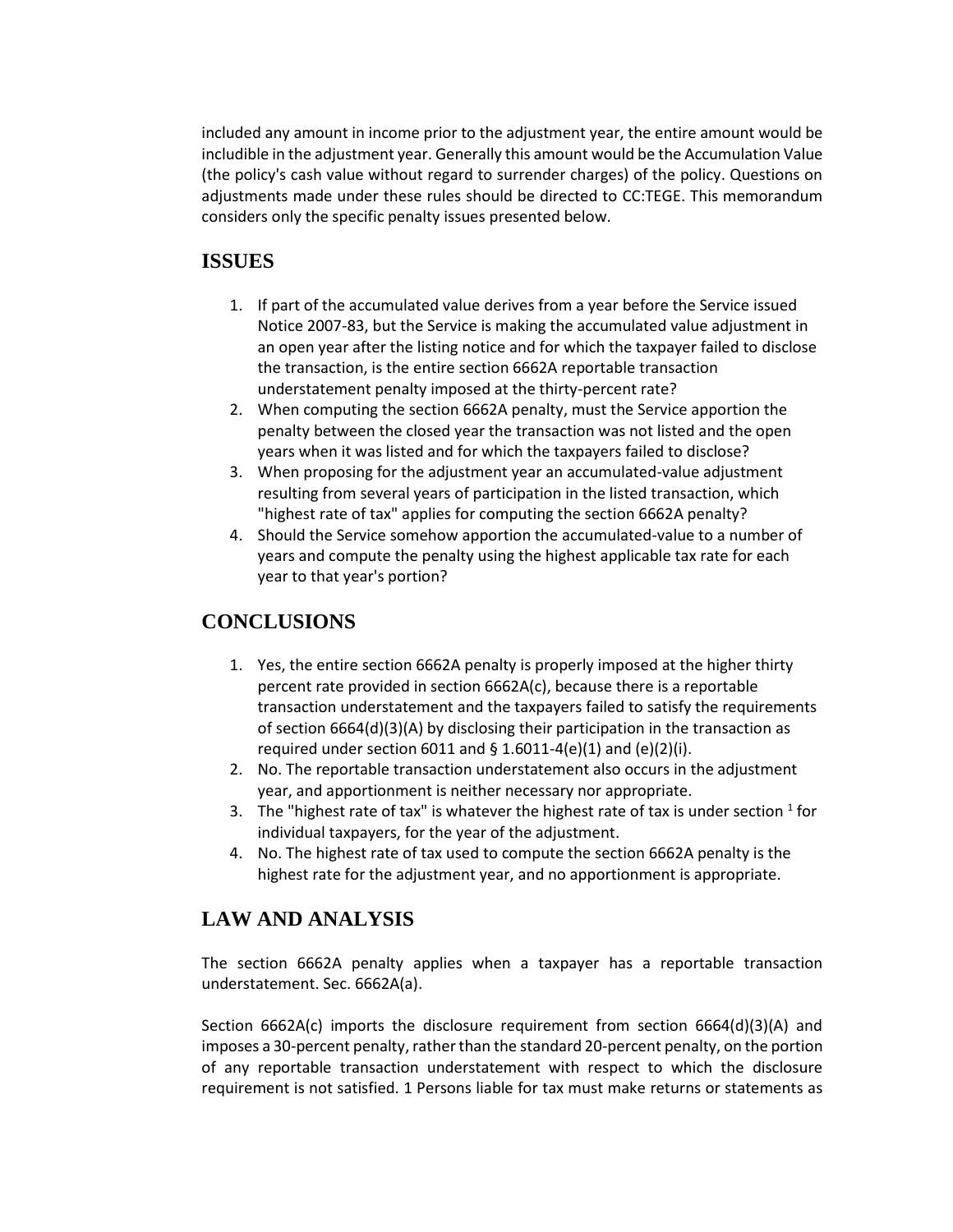required by regulations. Sec. 6011(a). Taxpayers who participate in reportable transactions and who are required to file tax returns must file a disclosure statement within the time prescribed in  $\S$  1.6011-4(e). Treas. Reg.  $\S$  1.6011-4(a).

Taxpayers must submit the disclosure statement with their tax return and with each amended return reflecting their participation. Treas. Reg.  $\S$  1.6011-4 $\{e\}(1)$ . When a transaction becomes a listed transaction after a return is filed and before the end of the period of limitations on assessment for any year the taxpayer participated in the listed transaction, the taxpayer must file a disclosure statement within 90 days after the date the transaction became a listed transaction.<sup>2</sup> Treas. Reg. § 1.6011-4(e)(2)(i). For years with assessment periods that ended before the Service issued the listing notice, § 1.6011-4(e) does not impose any disclosure obligation.

On the facts you presented, the taxpayers participated in the listed transaction during each year from 2003 through 2011, the Service is making the accumulated-value adjustment in a year with an open assessment period, and the taxpayers did not disclose their participation on the return for that year. The reportable transaction understatement resulting from that transaction, therefore, is subject to the 30-percent penalty for nondisclosed listed transactions. Sec. 6662A(c). The fact that some of the accumulated value could have been reported in a closed year is not relevant. Of course, if the taxpayers had included any of the cash value in income in any year before the adjustment year, that amount would not be part of the accumulated-value adjustment in the adjustment year.

Because the Service is making the adjustment in the adjustment year, the "increase (if any) in taxable income which results from a difference between the proper tax treatment of an item to which this section applies and the taxpayer's treatment of such item (as shown on the taxpayer's return of tax)", sec. 6662A(b)(1)(A), occurs in that year.

To determine the reportable transaction understatement, the increase in taxable income resulting from the difference between the proper tax treatment and the taxpayer's treatment is multiplied by the highest rate of tax imposed by section 1 for individuals. Sec.  $6662A(b)(1)(A)$ . The highest rate under section 1 is currently 39.6 percent. See sec. 1(a), (b), (c), (d), (e), and (i)(3). The penalty is 30 percent of the reportable transaction understatement. Sec. 6662A(C).

The penalty should not be apportioned over several years, nor should the highest rate be some blend of the highest rate from several years. Rather, the penalty is calculated from the adjustment made in the adjustment year, using the highest rate for that year.

## **CASE DEVELOPMENT, HAZARDS AND OTHER CONSIDERATIONS**

This writing may contain privileged information. Any unauthorized disclosure of this writing may undermine our ability to protect the privileged information. If disclosure is determined to be necessary, please contact this office for our views.